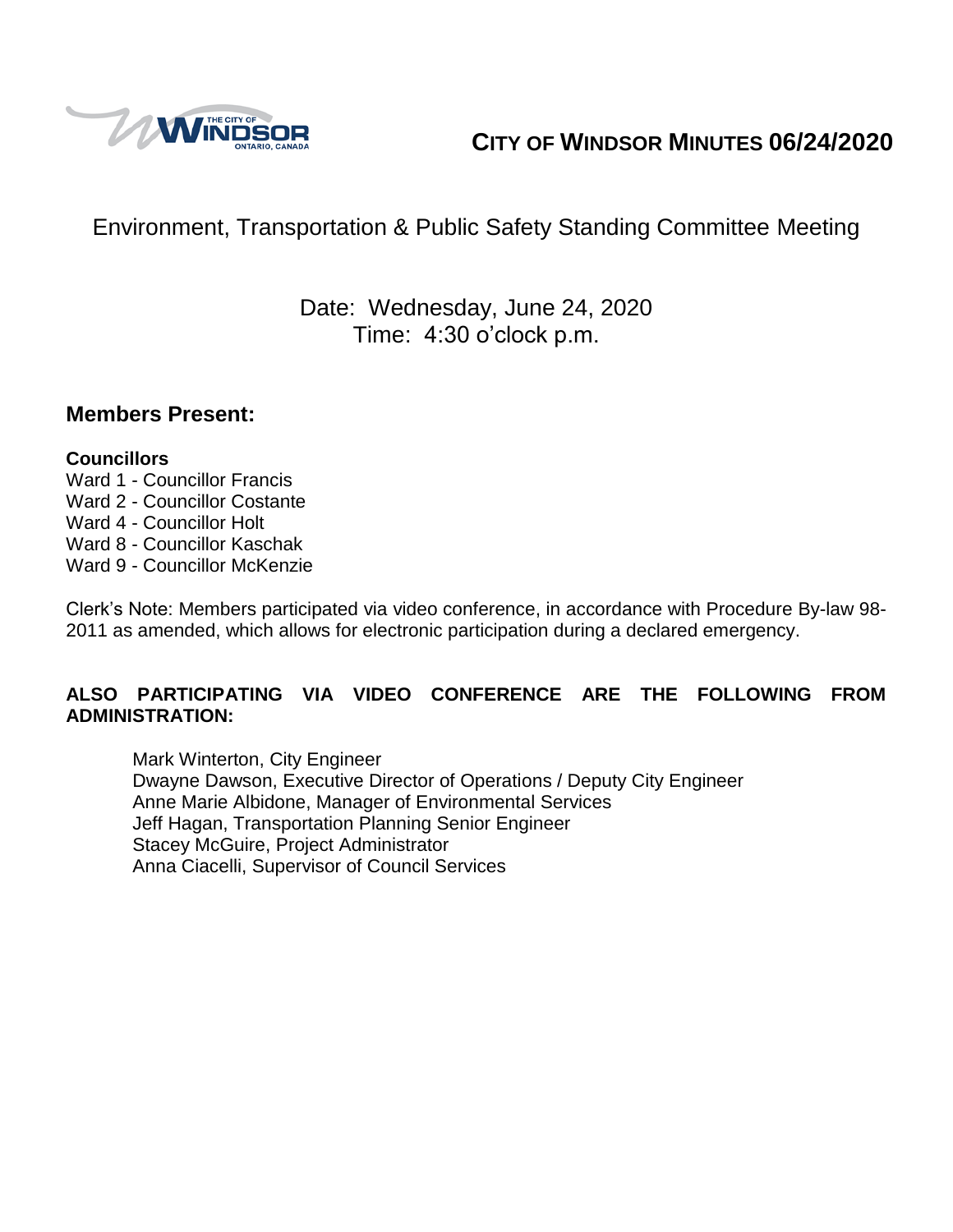## **Minutes Environment, Transportation & Public Safety Standing Committee Wednesday, June 24, 2020 Page 2** of 8

#### **1. CALL TO ORDER**

The Chairperson calls the meeting of the Environment, Transportation & Public Safety Standing Committee to order at 4:34 o'clock p.m.

#### **2. DISCLOSURE OF PECUNIARY INTEREST AND THE GENERAL NATURE THEREOF**

None disclosed.

#### **3. ADOPTION OF THE MINUTES OF THE ETPS STANDING COMMITTEE**

#### **3.1. Adoption of the Environment, Transportation & Public Safety Standing Committee minutes of its meeting held April 29, 2020**

Moved by: Councillor Francis Seconded by: Councillor McKenzie

THAT the Minutes of the Environment, Transportation & Public Safety Standing Committee meeting (excluding Transit Matter items) held April 29, 2020 **BE ADOPTED** as presented. Carried.

Moved by: Councillor Francis Seconded by: Councillor Costante

THAT the Minutes of the Environment, Transportation & Public Safety Standing Committee meeting (Transit Matter items only) held April 29, 2020 **BE ADOPTED** as presented. Carried.

Report Number: SCM 143/2020

#### **3.2. Adoption of the Environment, Transportation & Public Safety Standing Committee minutes of its meeting held May 20, 2020**

Moved by: Councillor McKenzie Seconded by: Councillor Kaschak

THAT the Minutes of the Environment, Transportation & Public Safety Standing Committee meeting held May 20, 2020 **BE ADOPTED** as presented. Carried.

Report Number: SCM 177/2020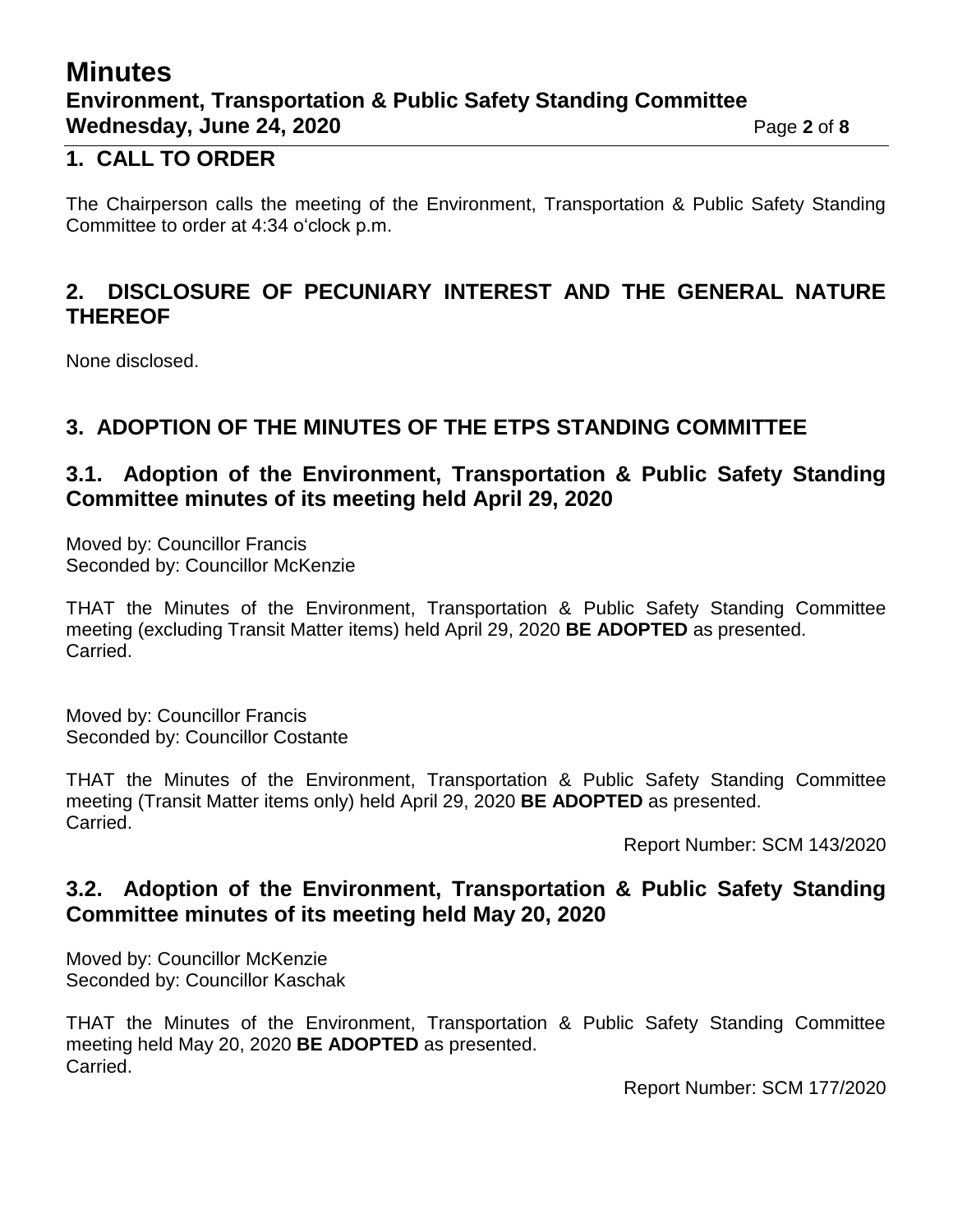# **Minutes**

**Environment, Transportation & Public Safety Standing Committee Wednesday, June 24, 2020 Page 3 of 8** 

### **4. REQUEST FOR DEFERRALS, REFERRALS OR WITHDRAWALS**

**8.3. Recommendation of a Revised Local Improvement Policy and Initiation of Construction of a Sanitary Sewer and Private Drain Connections on Baseline Road from 7th Concession Road to 8th Concession Road as a Local Improvement under this new policy – City Wide**

Moved by: Councillor McKenzie Seconded by: Councillor Costante

THAT the report of the Project Administrator dated March 27, 2020, entitled "Recommendation of a Revised Local Improvement Policy and Initiation of Construction of a Sanitary Sewer and Private Drain Connections on Baseline Road from 7th Concession Road to 8th Concession Road as a Local Improvement under this new policy – City Wide" **BE DEFERRED** to the July 22, 2020 meeting of the Environment, Transportation and Public Safety Standing Committee to allow for further discussion between residents and administration. Carried.

> Report Number: S 60/2020 Clerk's File: SW/13662

### **5. COMMUNICATIONS**

None presented.

## **6. PRESENTATIONS AND DELEGATIONS**

None presented.

## **7. COMMITTEE MATTERS**

#### **7.1. EWSWA Annual Report - Essex-Windsor Residential Waste Diversion 2019 (dated March 31, 2020)**

Councillor McKenzie inquires about the diversion rate. Anne Marie Albidone, Manager of Environmental Services appears before the Environment, Transportation & Public Safety Standing Committee via video conference regarding the Essex Windsor Solid Waste Authority (EWSWA) Residential Waste Diversion 2019 report and provides the following information:

- The diversion rate outlined in the EWSWA Annual Report refers to the entire County of Essex, which showed a drop in the diversion rate from 36.3% to 34.4% for 2019.
- In 2018, the City of Windsor was at 39.8% diversion and in 2019 it was at 40.4%.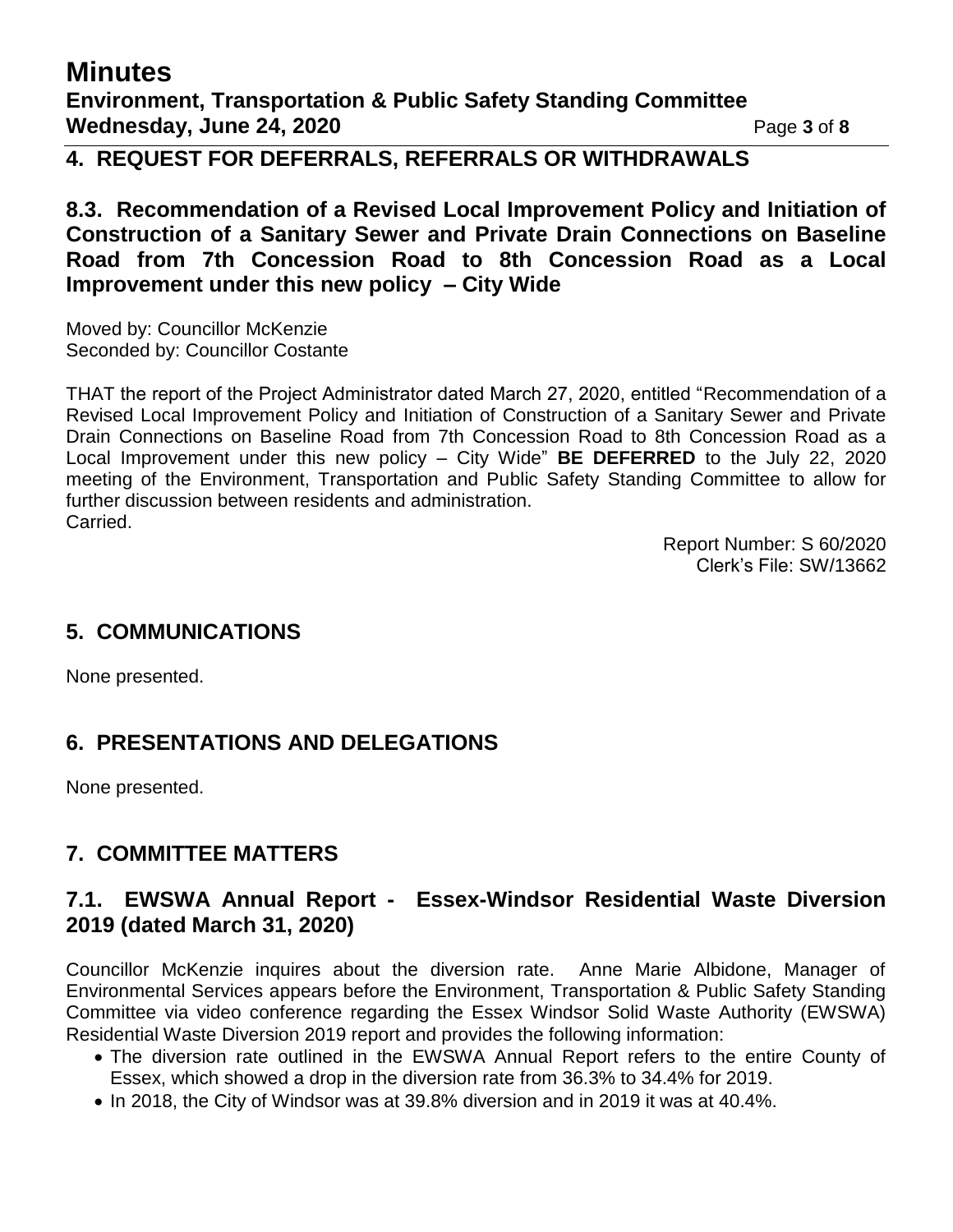### **Minutes Environment, Transportation & Public Safety Standing Committee Wednesday, June 24, 2020 Page 4 of 8**

- Part of the drop outlined in the report relates to tonnage.
- There has been a drop in the residential tonnages and the tonnages brought to the depot.
- Currently, in the City of Windsor, there are no changes in the tonnages coming in from curbside for recycling.

Councillor McKenzie asks for an update relating to the "no plastic bags". Ms. Albidone indicates that during the first three weeks of the program, they were seeing a 3% contamination rate. They are undertaking a soft launch this week and as of next week if plastic bags are placed in the recycling, they will be left behind, and the residents will be requested to repackage the contents.

Moved by: Councillor McKenzie Seconded by: Councillor Kaschak

Decision Number: **ETPS 766**

THAT the Essex Windsor Solid Waste Authority (EWSWA) Annual Report - Essex-Windsor Residential Waste Diversion 2019 **BE APPROVED** as presented. Carried.

> Report Number: SCM 175/2020 Clerk's File: MB2020

#### **7.2. EWSWA Regular Board Meeting Minutes February 4, 2020**

Moved by: Councillor Costante Seconded by: Councillor Francis

Decision Number: **ETPS 767** THAT the minutes of the Essex Windsor Solid Waste Authority (EWSWA) of its meeting held February 4, 2020 **BE RECEIVED**. Carried.

> Report Number: SCM 176/2020 Clerk's File: MB2020

### **8. ADMINISTRATIVE ITEMS**

### **8.1. Traffic Calming - Adapting to COVID-19 Emergency - City-Wide**

Councillor Kaschak asks that administration provide further information relating to the Streetlight Data services. Jeff Hagan, Transportation Planning Senior Engineer, appears before the Environment, Transportation & Public Safety Standing Committee via video conference regarding the administrative report Traffic Calming-Adapting to COVID-19 Emergency-City Wide, and states that Streetlight Data provides traffic counts based primarily on GPS based data, i.e. cell phone data. They use their own network of counting stations to calibrate the numbers for them, which are representative of volumes and speeds for traffic as a whole. The subscription for COVID-19 was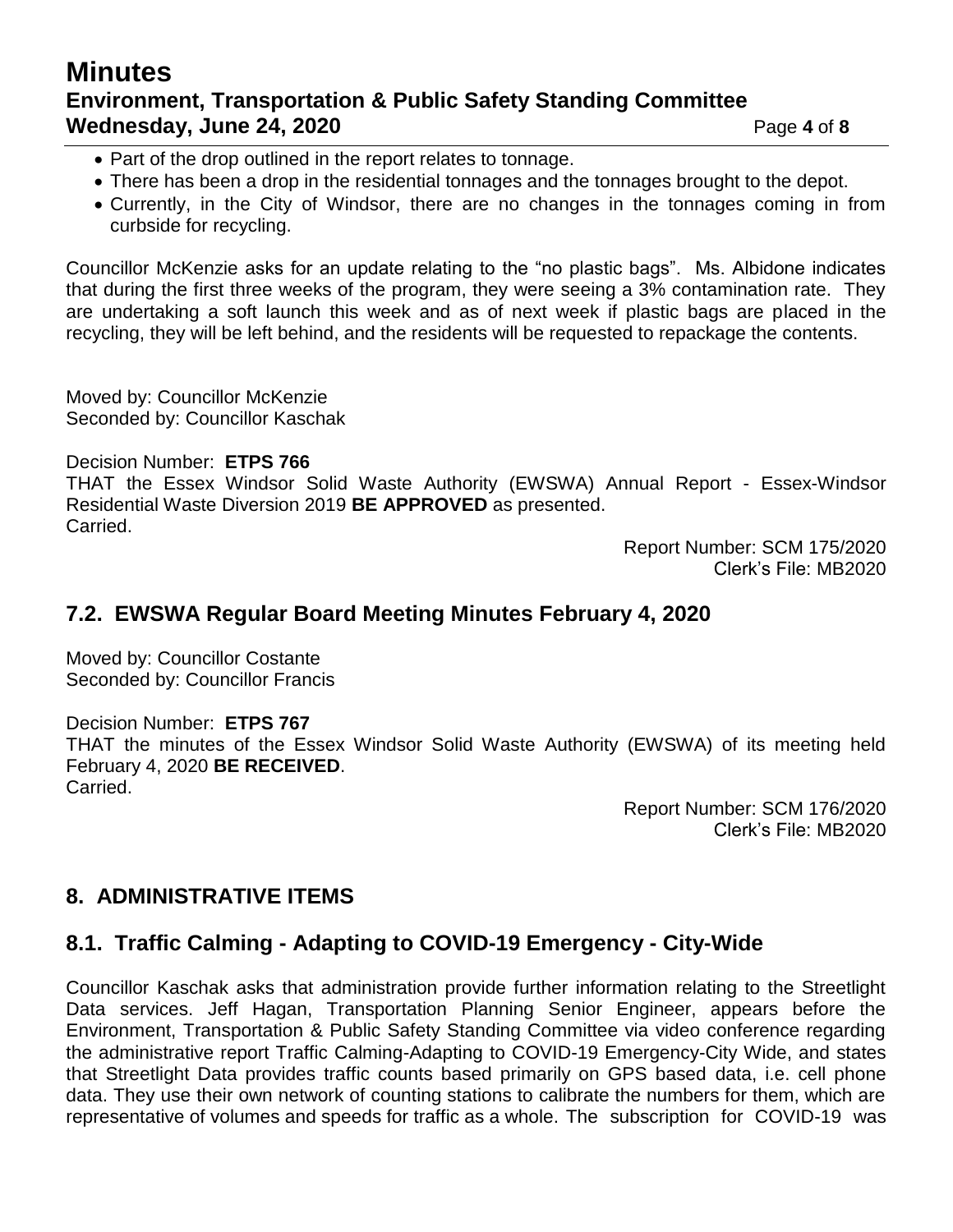### **Minutes Environment, Transportation & Public Safety Standing Committee Wednesday, June 24, 2020 Page 5** of 8

approved through a CAO report and administration is in the process of getting a subscription signed and are issuing a purchase order.

Councillor Kaschak inquires as to how the GPS data can measure the percentages of the trips on a street that are using cut through traffic. Mr. Hagan indicates that the GPS data that is obtained is from the entire trip and adds that the subscription would allow us to get the origins and destinations which would allow us to identify trips that are arriving in the area served by a local street or leading from there or cutting through the neighbourhood altogether. Mr. Hagan indicates that this is quite different from conventional counts as this indicates where the trips started or finished.

Councillor McKenzie inquires about the scope of an area that the GPS can look at. Mr. Hagan indicates that the subscription is for the entire City of Windsor plus a one-kilometre buffer around the city.

Councillor McKenzie inquires about the duration of the recordings and whether the data is recorded 24 hours a day/seven days a week over the entire city. Mr. Hagan responds that is correct; however, it is not Streetlight that records the data, the data is purchased from a number of providers, i.e. OnStar.

Councillor Holt inquires whether this is a one year pilot project. Mr. Hagan replies there are a few different aspects to this project as follows:

- The StreetLight data subscription is for twelve months.
- Beyond the twelve months, this matter would be brought forward to the budget deliberations.

Mr. Hagan indicates that it is not a pilot project per se, and the Traffic Calming Policy does not dictate how Administration collects data to use for traffic calming requests. Administration is requesting that the policy be waived, specifically with regard to replacing the petition through 311 during this COVID-19 time period.

Moved by: Councillor Kaschak Seconded by: Councillor McKenzie

Decision Number: **ETPS 768**

THAT, for the duration of the municipal declared state of emergency, the requirement for resident petitions in the Traffic Calming Policy **BE WAIVED;** and,

THAT Administration **BE DIRECTED** to use 311 polls in place of these petitions. Carried.

> Report Number: S 64/2020 Clerk's File: MH/13786 & ST2020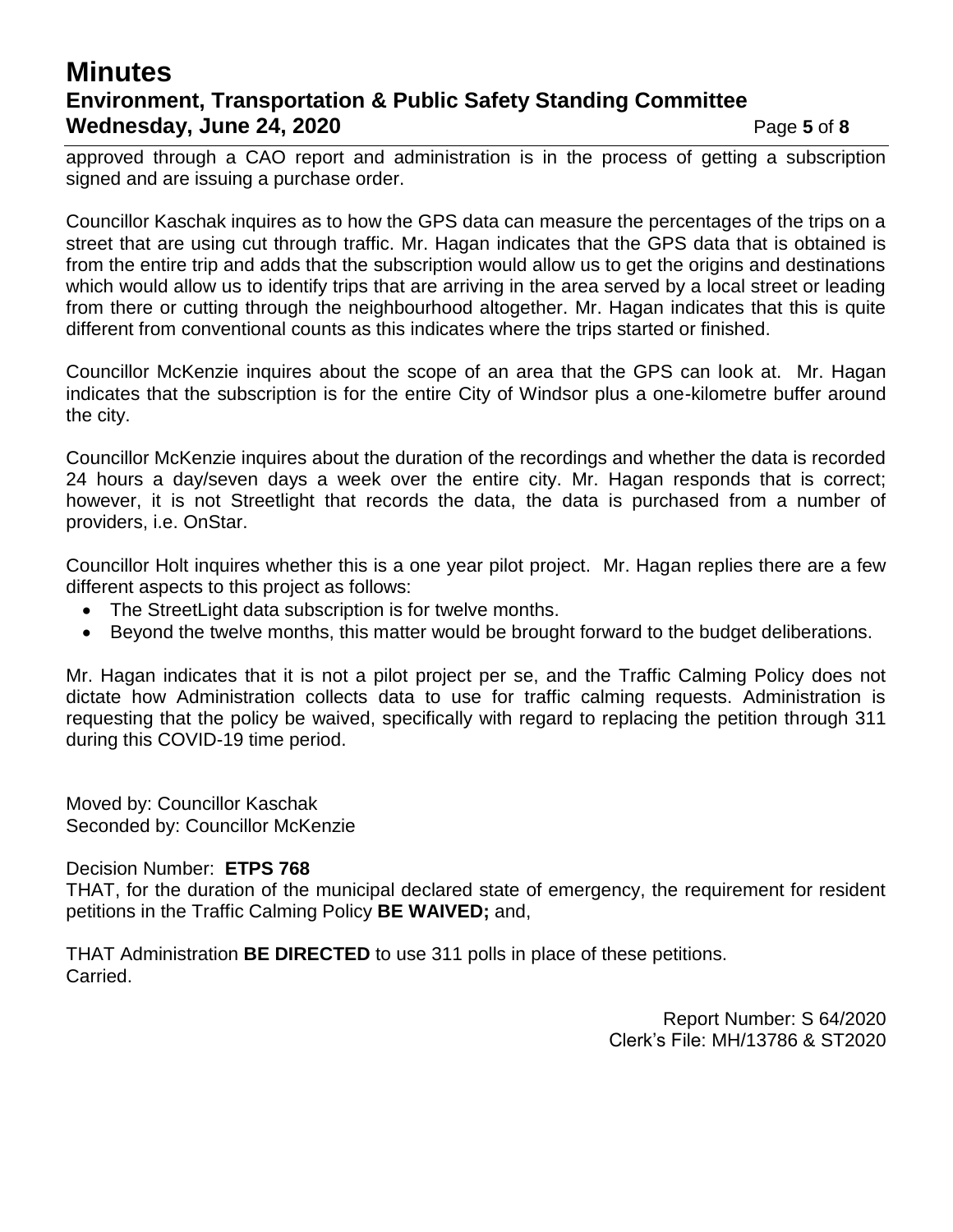### **Minutes Environment, Transportation & Public Safety Standing Committee Wednesday, June 24, 2020 Page 6** of 8

#### **8.2. Riverside Drive at Ford Boulevard - Speed Review - Ward 6**

Councillor Kaschak requests that administration review the data collected from the three day survey undertaken on Riverside Drive and Ford Boulevard and to also provide comments on the 85<sup>th</sup> percentile speed. Mr. Hagan states that the 85<sup>th</sup> percentile speed is the speed at which 85% of the vehicles travel slower and 15% of the vehicles that travel faster; this is used in engineering standards and is typically related to the design speed of the road. He adds, that administration tries to match the design speed to the 85<sup>th</sup> percentile speed by accommodating the speeds that we expect by putting measures such as traffic calming to reduce speeds to the 85<sup>th</sup> percentile speed to what we find is appropriate for the road.

Moved by: Councillor Francis Seconded by: Councillor McKenzie

#### Decision Number: **ETPS 769**

THAT the report of the Transportation Planning Senior Engineer dated May 29, 2020 entitled "Riverside Drive at Ford Boulevard – Speed Review – Ward 6" **BE RECEIVED** for information. Carried.

> Report Number: S 78/2020 Clerk's File: ST2020

#### **8.4. Revised 2021 Road Rehabilitation Program - City Wide**

Councillor Francis inquires about upgrades to sewers especially where there is lead piping, and notes there are numerous projects on the list that includes the area of South Windsor, which are being deferred and asks that administration comment on the reasons for the deferral for the benefit of the residents. Dwayne Dawson, Executive Director Operations appears before the Environment, Transportation and Public Safety Standing Committee via video conference regarding the administrative report Revised 2021 Road Rehabilitation Program – City Wide and indicates that the reallocation of the streets for the road rehab project was necessary to work in conjunction with Enwin and provides details related to roads on the 2021 budget list and sewer works.

Councillor Francis advises that we do not want to tear up the road and replace the sewer only to tear up the road again. Mr. Dawson replies that Enwin through discussions have advised that the roads that are being moved out are not on their priority list because they have little to no lead on them at all.

Moved by: Councillor Francis Seconded by: Councillor McKenzie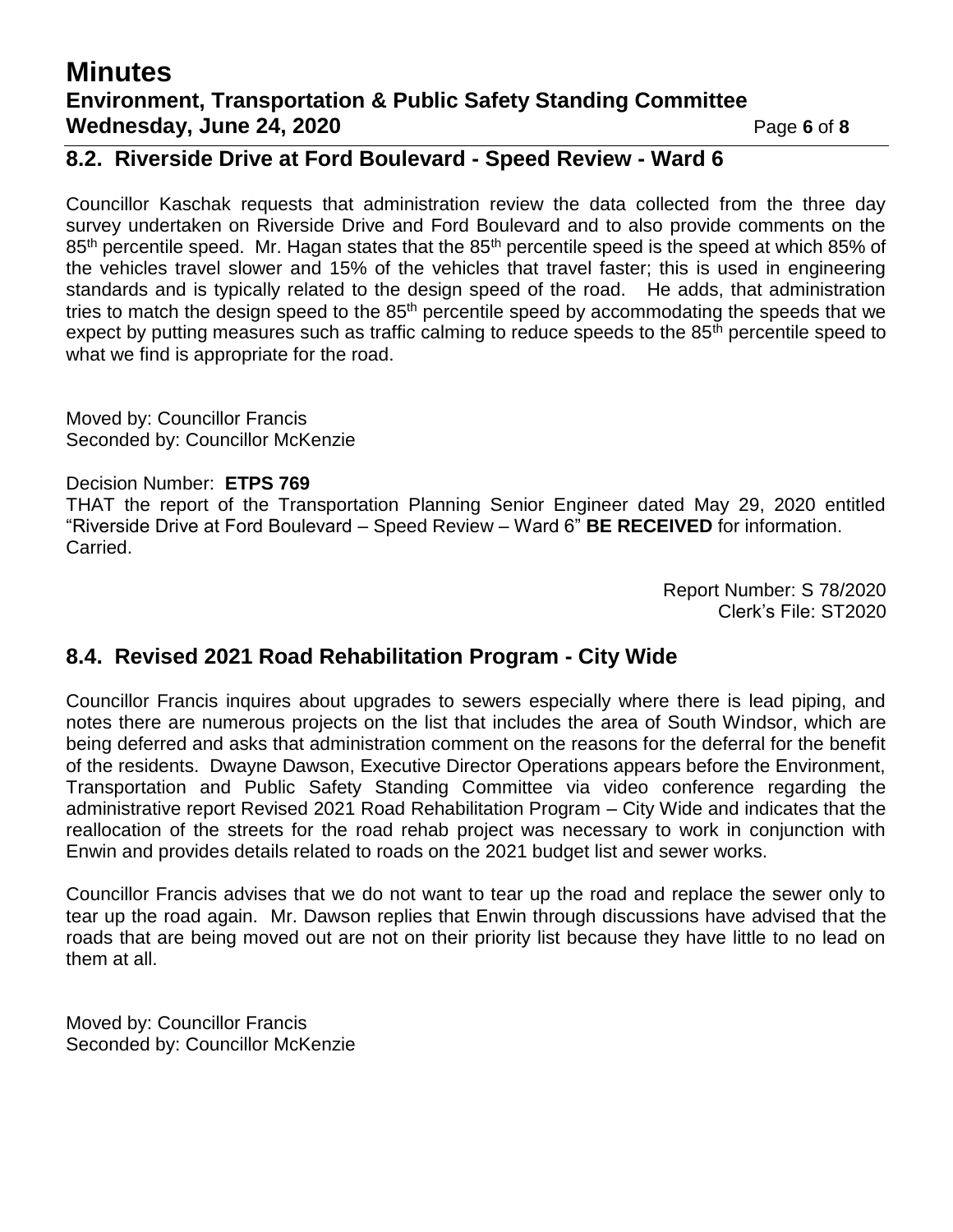## **Minutes Environment, Transportation & Public Safety Standing Committee Wednesday, June 24, 2020** Page 7 of 8

Decision Number: **ETPS 770**

That City Council **APPROVE** the following revised 2021 road rehabilitation program, which will be completed in conjunction with the ENWIN-Water Division's directive to address lead water connections:

| <b>PROPOSED REVISED 2021 ROAD REHABILITATION PROGRAM</b> |                                     |                                  |                       |                              |
|----------------------------------------------------------|-------------------------------------|----------------------------------|-----------------------|------------------------------|
| <b>ITEM</b><br>NO.                                       | <b>STREET</b>                       | <b>FROM</b>                      | <b>TO</b>             | <b>REHAB.</b><br><b>TYPE</b> |
|                                                          | <b>CAMERON AVE</b>                  | <b>RIVERSIDE DR</b>              | CUL-DE-SAC            | М                            |
| 2                                                        | <b>KILDARE RD</b>                   | <b>ASSUMPTION ST</b>             | <b>WYANDOTTE ST E</b> | R                            |
| 3                                                        | <b>LABELLE STREET</b>               | <b>ROCKWELL</b><br><b>AVENUE</b> | ALEXANDRA AVENUE      | R                            |
| 4                                                        | <b>GLADSTONE</b>                    | <b>TECUMSEH</b>                  | <b>YPRES</b>          | R                            |
| 5                                                        | <b>MATCHETTE RD</b>                 | EC ROW                           | <b>CHAPPELL AVE</b>   | <b>FDR</b>                   |
| 6                                                        | <b>TECUMSEH ROAD</b><br><b>EAST</b> | <b>WALKER RD</b>                 | DROUILLARD RD         | R/M                          |

Carried.

Report Number: S 81/2020 Clerk's File: AFB/13698 & SW2020

### **9. TRANSIT BOARD ITEMS**

None presented.

#### **10. ADOPTION OF TRANSIT BOARD MINUTES**

None presented.

#### **11. QUESTION PERIOD**

None registered.